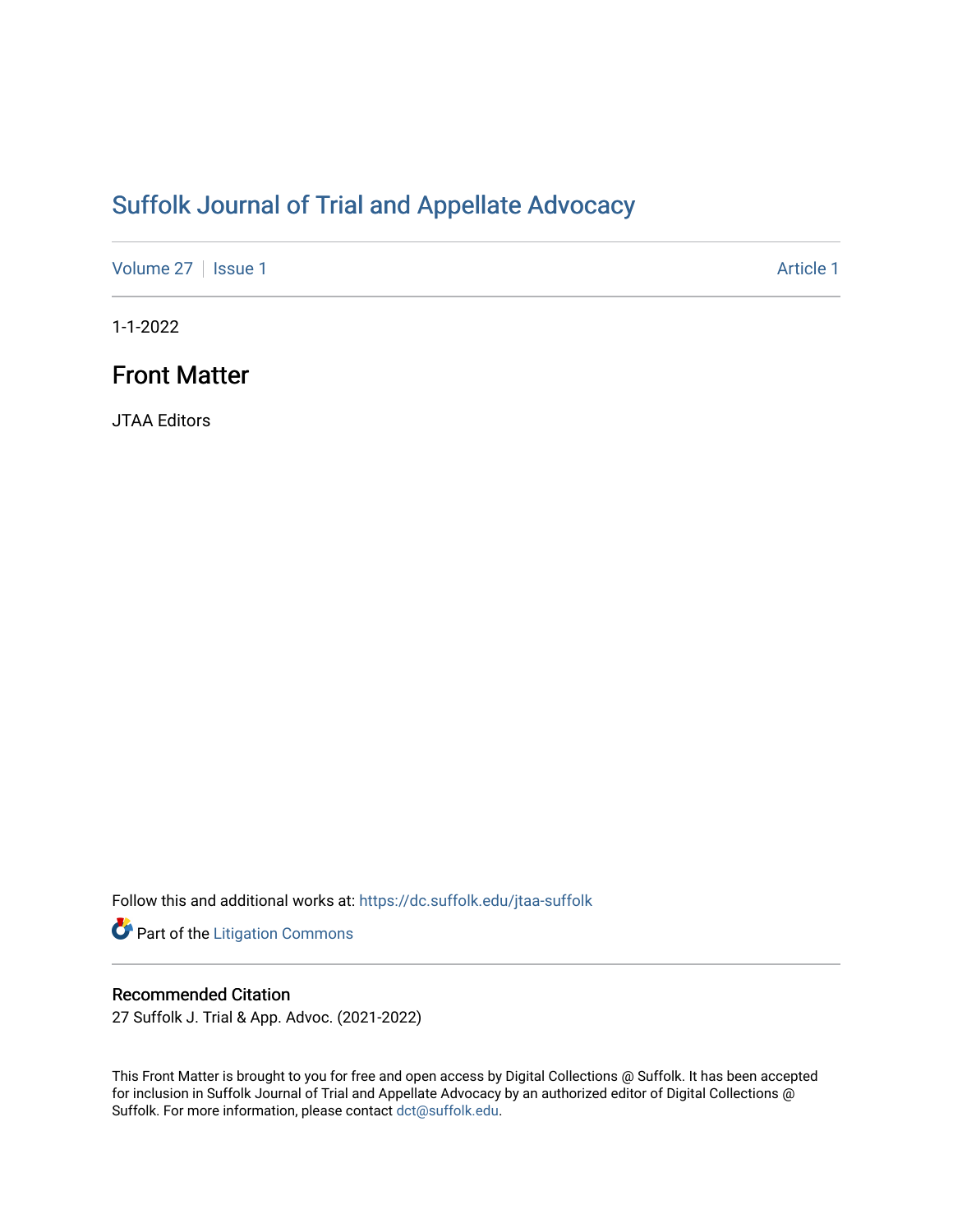**MOOT COURT HONOR BOARD**

# **SUFFOLK JOURNAL OF TRIAL & APPELLATE ADVOCACY**

**Volume XXVII 2021 - 2022**



**SUFFOLK UNIVERSITY LAW SCHOOL © Copyright Suffolk University Law School 2022**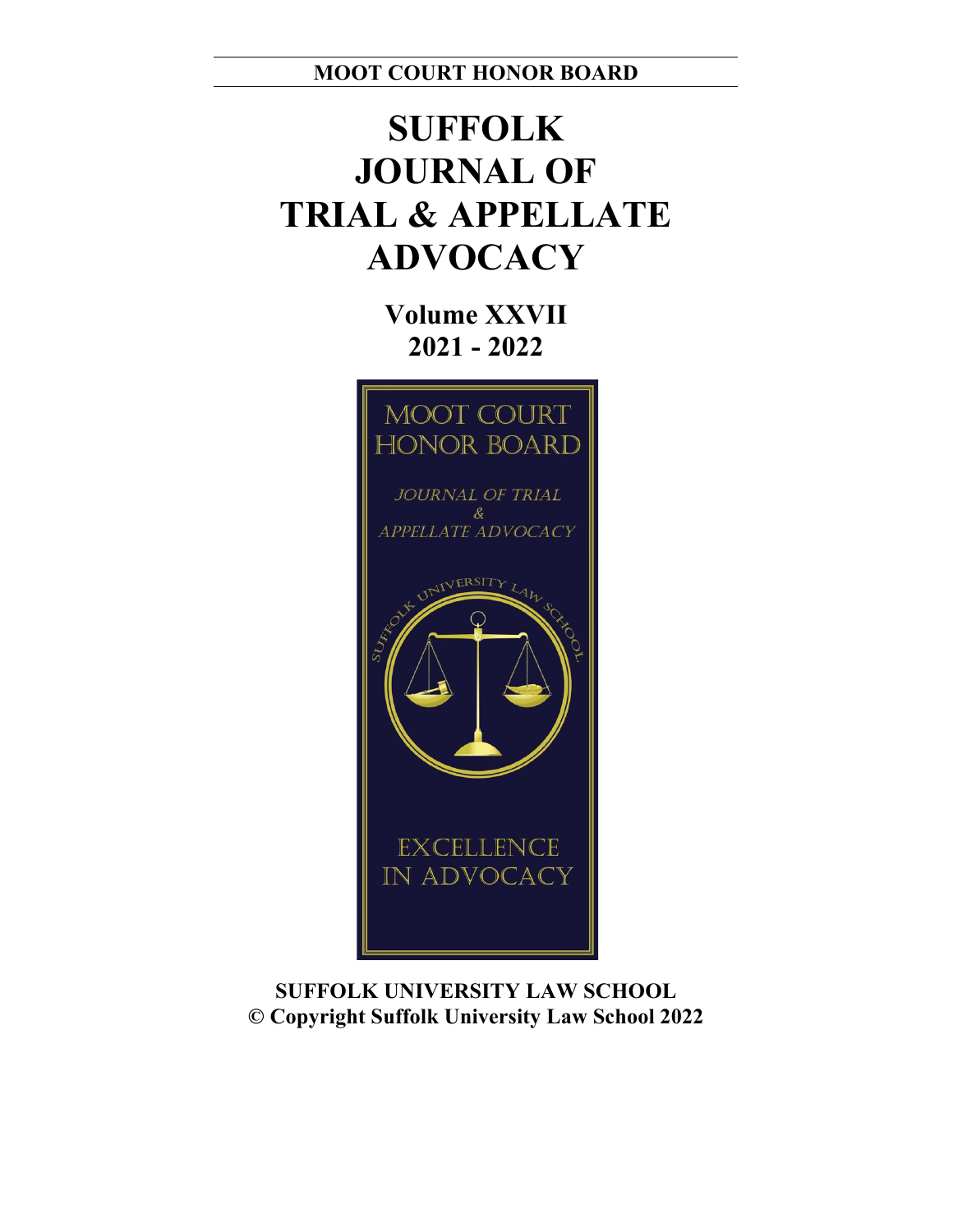#### **University Administration**

Marisa Kelly, BA, MA, PhD, *President* Julie H. Sandell, PhD, *Senior Vice President for Academic Affairs and Provost*  Laura Sander, BA, MPP, *Senior Vice President for Finance and Administration & Treasurer* John A. Nucci, BS, MPA, *Senior Vice President of External Affairs* Colm Renehan, BA, MA, PhD, *Senior Vice President of Advancement* Donna Grand Pré, *Vice President for Admission and Financial Aid* Greg Gatlin, BA, MS, *Vice President of Communications* Ann Coyne, BS, PhD, *Vice President for Student Affairs & Dean of Students*

#### **Law School Administration**

Andrew Perlman, BA, JD, LLM, *Dean of the Law School, Professor of Law* Lorraine D. Cove, *Assistant Dean of Law Academic Services* Laura Ferrari, BS, JD, MBA, *Dean of Students* Ann McGonigle Santos, BA, JD, *Associate Dean of Students* Cherina D. Wright, *Assistant Dean of Diversity, Equity and Inclusion*  Kim McLaurin, BS, JD, *Associate Dean for Experiential Learning, Director of Clinical Programs, Clinical Professor of Law* Patrick Shin, AB, PhD, JD, *Associate Dean for Academic Affairs, Professor of Law* Leah Chan Grinvald, BA, JD, *Associate Dean for Academic Affairs*  Gabriel H. Tenninbaum, *Assistant Dean of Innovation, Strategic Initiatives and Distance Education, Professor of Legal Writing*  Jennifer Bonniwell, BS, JD, *Assistant Dean of Admission*  Gerald M. Slater, BA, MA, JD, *Associate Dean for Professional and Career Development* Sarah Bookbinder, BA, JD, *Associate Director for Public Interest Advising and Pro Bono Programs*  Sarah J. Solomon, BA, JD, *Associate Director for Judicial and Private Practice Advising* Brian R. Vaughn Martel, BA, JD, *Director for Private Practice Initiatives and JD Advising* Hillary Peterson, BA, JD, *Associate Director for Alumni Engagement and JD Advising* Michelle Dobbins, BS, MBA, *Director for Recruitment and Operations* Sara A. Dillion, BA, MA, PhD, JD, *Director of International Programs, Co-Director of the International Law Concentration, Professor of Law* Gina Doherty, BS, BA, Med, *Director of Academic Technology* Janice D. Evans, BA, JD, *Assistant Director of Financial Aid*  Michael Fisch, BA, MA, MA, *Director of Marketing and Communications*  Jose Gonzales, BA, *Assistant Director of Academic Technology*  Kenneth Hayes, BA, MA, *Associate Director for Technology, Financial Aid*  Janine LaFauci, BS, *Director of Faculty and Administrative Support Services*  Guillermo Lozada, BAS, *Catering Director* Rosa A. Ureña, *Office Coordinator, Dean of Students Office* 

#### **Law School Faculty**

Marie Ashe, *Research Professor of Law* R. Lisle Baker, *Professor of Law* William Berman, *Director of HDTP, Clinical Professor of Law* Carter G. Bishop, *Professor of Law* Colin Black, *Assistant Professor of Legal Writing* Karen Blum, *Research Professor of Law* Eric Blumenson, *Research Professor of Law* Sarah Boonin, *Director of Clinical Programs, Clinical Professor of Law* Erin Braatz, *Assistant Professor of Law* Richard L. Buckingham, *Director of the Law Library and Information Resources, Associate Professor of Legal Research* Christine Butler, *Practitioner in Residence* Rosanna Cavallaro, *Professor of Law* Jennifer Ciarimboli, *Assistant Professor of Academic Support* Stephen Cody, *Assistant Professor of Law* David Colarusso, *Practitioner-in-Resident, Director of the Legal Innovation and Technology Lab* Meredith Conway, *Professor of Law* William T. Corbett, *Director of Tax LLM Program, Professor of Law* Rebecca Curtin, *Director of Intellectual Property Concentration, Professor of Law* Loletta Darden, *IPEC Director*, *Associate Clinical Professor of Law* Sabrina DeFabritiis, *Director of Bar Programs and Initiatives, Professor of Legal Writing*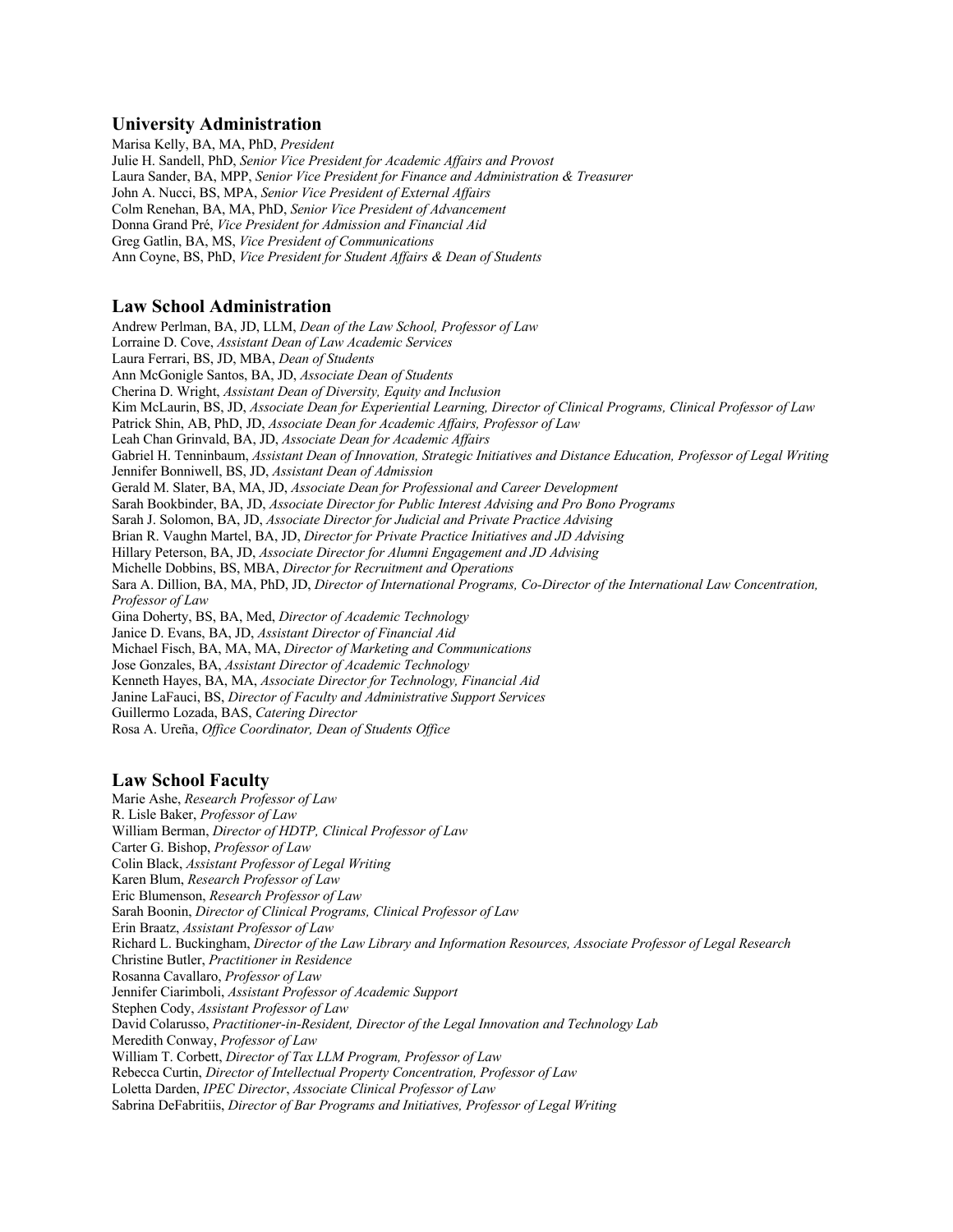David Christopher Dearborn, *Clinical Professor of Law* Harmony Decosimo, *Assistant Professor of Legal Writing* Sara A. Dillon, *Director of International Programs, Co-Director of International Law Concentration, Professor at Law* Maurice Dyson, *Professor of Law* Adam Eckart, *Assistant Professor of Legal Writing* Steven M. Eisenstat, *Professor of Law* Katheleen C. Engel, *Research Professor of Law* Valerie C. Epps, *Research Professor of Law* Bernadette Feely, *Clinical Professor of Law* Steven Ferrey, *Professor of Law* Joseph Franco, *Professor of Law* Nichole Friedrichs, *Practitioner in Residence* Shailini Jandial George, *Professor of Legal Writing* Christopher Gibson, *Director of Business and Financial Services Concentration, Professor of Law* Joseph W. Galnnon, *Professor of Law* Dwight Golann, *Research Professor of Law* Lorie M. Graham, *Co-Director of International Law Concentration, Professor of Law* Janice C. Griffith, *Professor of Law* Vanessa Hernandez, *Juvenile Defender Clinical Fellow* Maria Hwang, *Access and Opportunity Fellow* John Infranca, *Professor of Law* Phillip C. Kaplan, *Associate Professor of Academic Support* Maritza Karmely, *Clinical Professor of Law* Bernard V. Keenan, *Professor of Law* Ali Rod Khadem, *Assistant Professor of Law* Rosa Kim, *Professor of Legal Writing* Catherine LaRaia, *Clinical Fellow* Renée M. Landers, *Director of the Health and Biomedical Law Concentration, Professor of Law* Jamie Langowski, *Clinical Fellow, Housing Discrimination Testing Program* Jeffrey Lipshaw, *Professor of Law* James Matthews, *Assistant Clinical Professor of Law* Stephen Michael McJohn, *Professor of Law* Christina Miller, *Assistant Clinical Professor of Law* Samantha A. Moppet, *Associate Director Legal Practice Skills, Professor of Legal Writing* Russel G. Murphy, *Research Professor of Law* Sharmila Murthy, *Director of Faculty Scholarship and Research, Professor of Law* Dyane O'Leary, *Director of the Legal Innovation and Technology Concentration, Associate Professor of Legal Writing*  Marc G. Perlin, *Professor of Law* Richard G. Pizzano, *Professor of Law* Jeffrey J. Pokorak, *Professor of Law* Anthony P. Polito, *Professor of Law* Herbert N. Ramy, *Director and Professor of Academic Support* Renè Reyes, *Assistant Professor of Law* Elbert L. Robertson, *Professor of Law* Marc A. Rodwin, *Professor of Law* Charles E. Rounds, Jr., *Research Professor of Law* Michael Rustad, *Co-Director of the Intellectual Property Law Concentration, Professor of Law* Sarah J. Schendel, *Assistant Professor of Academic Support* Ilene Seidman*, Clinical Professor of Law* Ragini Shah, *Clinical Professor of Law* Linda Sandstrom Simard, *Professor of Law* Robert H. Smith, *Research Professor of Law* Quinten Steenhuis, *Clinical Fellow and Adjunct Professor* Elizabeth Z. Stillman, *Associate Professor of Academic Support*  Carlos M. Teuscher, *Assistant Clinical Professor of Law* Liz Valentin, *Health Law Clinical Fellow* Kathleen Elliott Vinson, *Director of Legal Writing, Research and Written Advocacy, Professor of Legal Writing* Timothy Wilton, *Professor of Law* David C. Yamada, *Director of the New Workplace Institute, Professor of Law*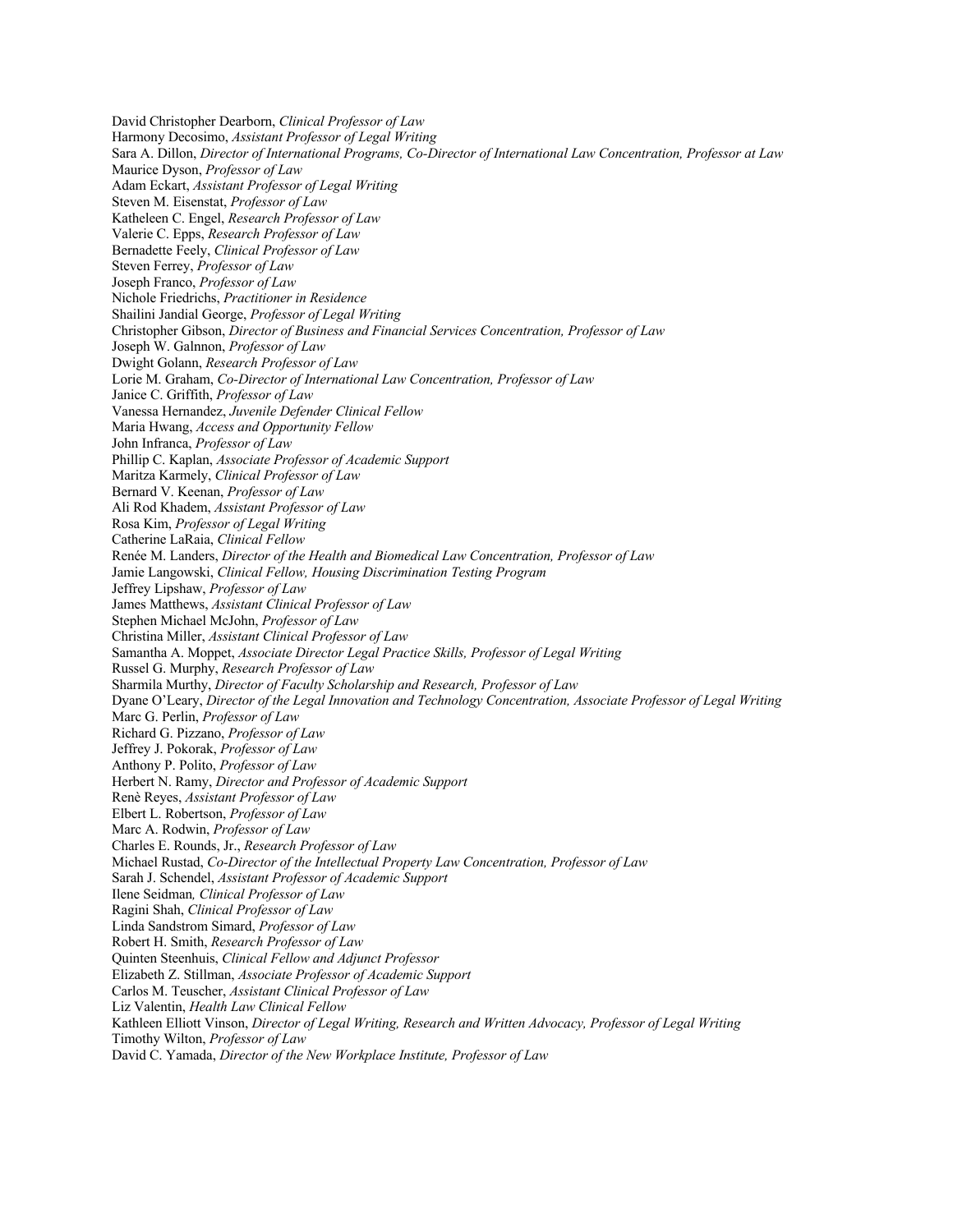#### **Professors Emeriti**

Michael Avery, BA, LLB, *Professor of Law, Emeritus* Barry Brown, AB, EdM, JD, *Professor of Law, Emeritus* Charles M. Burnim, LLB, *Professor of Law, Emeritus* Brian T. Callahan, AB, LLB, *Professor of Law, Emeritus* Gerard Clark, BA, JD, *Professor of Law, Emeritus* Joseph D. Cronin, AB, MA, JD, *Professor of Law, Emeritus* Kate Nace Day, BA, JD, *Professor of Law, Emeritus* Victoria J. Dodd, BA, JD, *Professor of Law, Emerita* Thomas Finn, BA, JD, *Professor of Law, Emeritus* Marc Greenbaum, BA, JD, *Professor of Law, Emeritus* Stephen Hicks, MA, LLB, LLM, *Professor of Law, Emeritus* Diane S. Juliar, BA, JD, *Professor of Law, Emerita* Joseph P. McEttrick, AB, JD, MPA, *Professor of Law, Emeritus* Bernard Ortwein, BA, JD, *Professor of Law, Emeritus*  Richard M. Perlmutter, AB, LLB, *Professor of Law, Emeritus* John R. Sherman, BS, JD, *Professor of Law, Emeritus* Thomas Thompson, BS, JD, *Professor of Law, Emeritus*

#### **Board of Trustees**

Robert C. Lamb, Jr., *Chair* The Hon. Amy L. Nechtem, *Vice Chair* Nancy Stack, *Secretary*  Kent John Chabotar Susan M. Connelly Joseph Delisi Maria DiPietro Paul J. Flannery Patricia J. "Trish" Gannon Christine Garvey Kenneth T. Gear Ernst Guerrier Michael V. James J. Robert Johnson Patrick F. Jordan, III Konstantinos "Kosta" Ligris Stacy Mills Bevilton E.J. Morris Carol Sawyer Parks Susan Rugnetta Larry Smith LJ. "Joe" Sullivan Kenneth J. Taubes